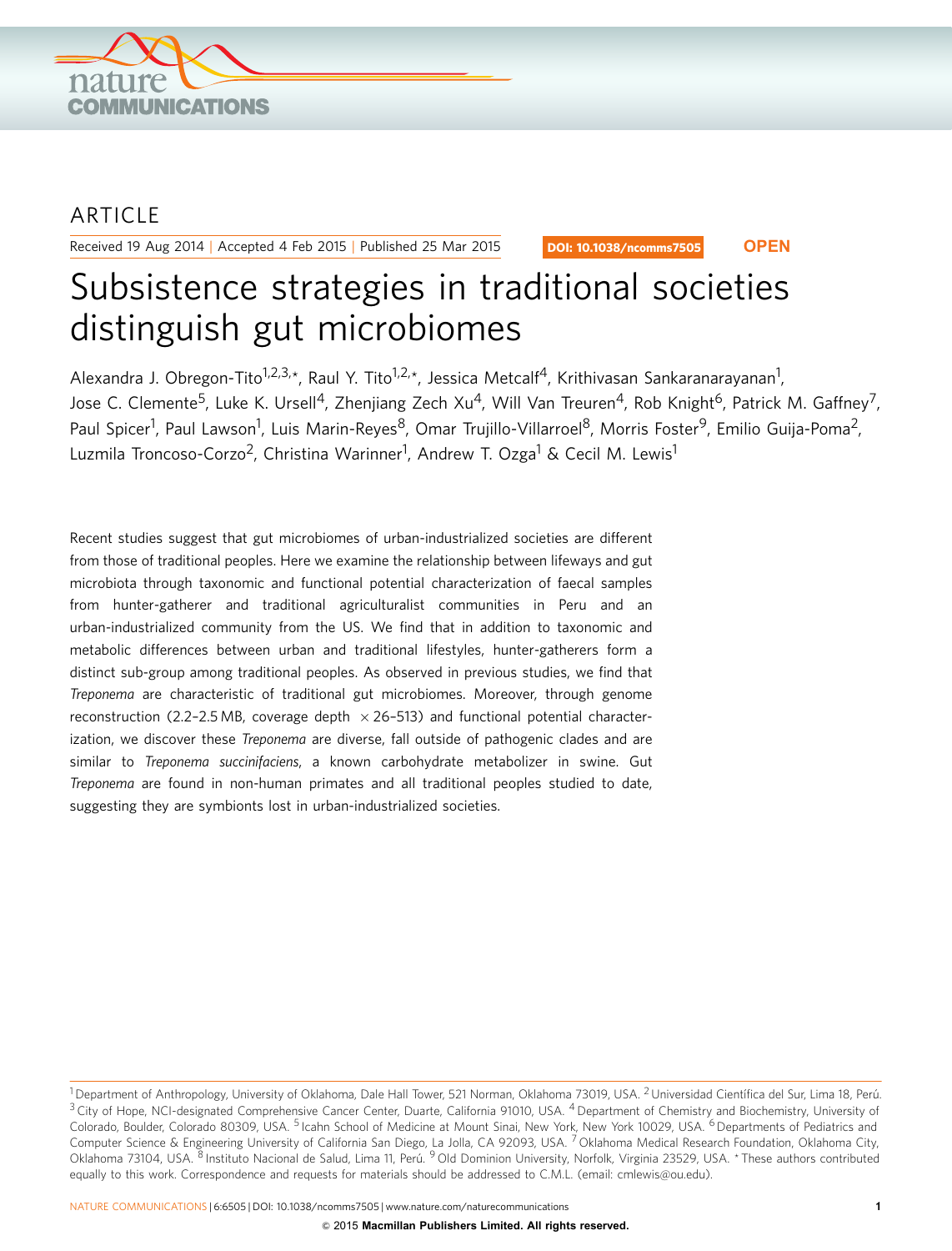nderstanding the human microbiome has the potential to transform health and medicine. Yet, despite large-scale sequencing efforts, the full extent of human gut microbial diversity remains underexplored. Extant people livin transform health and medicine. Yet, despite large-scale diversity remains underexplored. Extant people living traditional lifestyles are especially under-studied, limited to one population of hunter-gatherers from Tanzania<sup>1</sup>, and three rural agriculturalist communities in Burkina Faso<sup>2</sup>, Malawi and Venezuela[3](#page-7-0). Studies of peoples maintaining traditional subsistence practices are critical for understanding the ancestral state of the human microbiome and providing a foundation for understanding how the human microbiome responds to urbanism and Westernization, especially regarding diseases of civilization, such as obesity and chronic inflammatory disorders. To date, only two studies have focused on the gut microbiomes of communities exclusively eating local, non-industrially produced foods: a study by De Filippo *et al.*<sup>[2](#page-7-0)</sup> that focused on children up to 6 years old from Burkina Faso, whose diet was primarily composed of locally grown cereals, legumes and vegetables<sup>2</sup>, and a study by Schnorr et  $al$ <sup>[1](#page-7-0)</sup> that explored the gut microbiome of African hunter-gatherers from Tanzania. A study on rural agriculturalist communities from Venezuela and Malawi<sup>[3](#page-7-0)</sup> included adults with more diverse diets including industrial goods such as soda in Malawi, and milk products, canned products and soda in Venezuela.

Because of their unique cultural, behavioural and ecological environment, we hypothesize that remote hunter-gatherer communities harbour novel microbiome profiles that depart from those previously described in urban and semi-urban settings, and that may be tailored to the specific dietary sources within each population. To test this hypothesis, here we use a combination of high throughput 16S ribosomal RNA (rRNA) gene amplicon sequencing and shotgun metagenomic sequencing to characterize the gut microbiota of peoples from three different lifeways: traditional hunter-gatherers, traditional agriculturalists and urban-industrialized peoples. In addition to previously published data, we provide novel data from: (1) the Matses, a remote hunter-gatherer population from the Peruvian Amazon; (2) Tunapuco, a traditional agricultural community from the Andean highlands; and (3) residents of Norman, Oklahoma, a typical US university community that serves as a comparative population following an urban-industrialized lifestyle.

### Results

Diet and engagement. While both rural communities live within the national borders of Peru, the lifeways of the Matses and residents of Tunapuco are startlingly different. The Matses live at an elevation of 150 m above sea level in a pocket of natural hyperdiversity that extends across the Brazilian border, and, until recently, the Matses have been geographically, historically and socially, isolated<sup>4</sup>. The Matses are traditional hunter-gatherers whose subsistence focuses primarily on gathered tubers (Manihot spp.) and invasive plantains (Musa spp.) (Supplementary Table 1). Fish is their primary protein source, complemented by sporadic consumption of game meat (monkey, sloth, capybara, alligator and so on.). Consumption of dairy or processed food is very rare, and only as a result of sporadic visitors. In contrast, Tunapuco is situated in the central Andes, at an elevation between 2,500 and 3,100 m above sea level. The diet of this rural agriculturalist community is based on local agricultural produce and homegrown small animals. Their main sources of nutrition include stem tubers such as potatoes (Solanum tuberosum spp.) and root tubers like oca (Oxalis tuberosa) and mashua (Tropaeolum tuberosum), which they eat at every meal. Tocosh, a typical dish of the central Andes made out of potatoes that have been fermented in wet soil, is eaten at least once a week by families in Tunapuco (Supplementary Table 2). Residents of Tunapuco eat fruits that they buy from lowland rural communities from the same region. Guinea pig, pork, lamb and infrequent cow cheese are the main animal protein sources in their diet. Intake of dairy products and processed foods is limited, and rice and bread are the main products they buy to supplement their diet. Residents of Norman self-report diets typical of urbanindustrial communities, with regular consumption of processed foods including canned fruits and vegetables, bread and prepackaged meals. In addition, residents of Norman also reported regular dairy consumption in the form of milk, cheese and other dairy products.

This study was conducted under the supervision of the University of Oklahoma and the Ethics Committee of the Peruvian National Institute of Health, in collaboration with the Matses and Tunapuco communities (Supplementary Fig. 1). Our model of research with indigenous populations consists of longitudinal engagement; Community Based Participatory Research was designed<sup>[5](#page-7-0)</sup> to ethically engage vulnerable indigenous communities in microbiome research (Methods). Our participants range from 1–52 years of age for the Matses, 3– 63 years of age for Tunapuco and 7–50 years of age for the Norman population. Body mass index, age and sex of our participants are summarized in Supplementary Table 3.

Rural communities have higher richness. Previous reports have indicated that Western populations have lower microbial richness than non-Western populations<sup>3</sup>. Our analyses of microbial richness yielded similar results. We used targeted amplification and sequencing of the V4 region of the 16S rRNA gene (Methods), followed by clustering of sequences into Operational Taxonomic Units (OTUs). We find that the Matses and Tunapuco populations have higher richness than the Norman population. The trend is observed with both phylogenetic (Faith's phylogenetic diversity (PD)) and nonphylogenetic (observed species) richness metrics [\(Fig. 1a](#page-2-0)). Further, these differences in richness between traditional and industrialized societies are robust to OTU assignment strategy (Methods) and rarefaction, being detected with as few as 5,000 reads per sample (Supplementary Fig. 2). No significant differences in richness are observed between the two traditional populations. The magnitude of difference observed between phylogenetic and non-phylogenetic richness indices indicates that the gut microbiomes of traditional societies are composed of larger number of phylogenetically diverse taxa, while the gut microbiomes of industrialized societies are composed of fewer closely related taxa ([Fig. 1a](#page-2-0)).

Next, we compared microbial community structure (beta diversity) among the three populations using Principal Coordinates Analysis (PCoA) transformation of weighted UniFrac<sup>[6](#page-7-0)</sup> distances ([Fig. 1b\)](#page-2-0). The traditional and industrialized populations show separation in PCoA space, and among the traditional populations the Matses form a separate cluster (PERMANOVA,  $P < 0.001$  and  $P < 0.001$  respectively). Further, the Tunapuco population is characterized by high interpersonal variation, evident in both PC axes 1 and 2. Supervised learning using Random Forests<sup>7</sup>, a machine learning method utilizing microbial community signatures, accurately assigned samples to their source population based on taxonomic profiles at the OTU level (100% accuracy, all populations).

Taxonomic characterization. To test whether subsistence traditions harbour distinct microbial communities, we compared relative abundance of taxa between each of our populations. The three populations show differences in taxonomic distribution at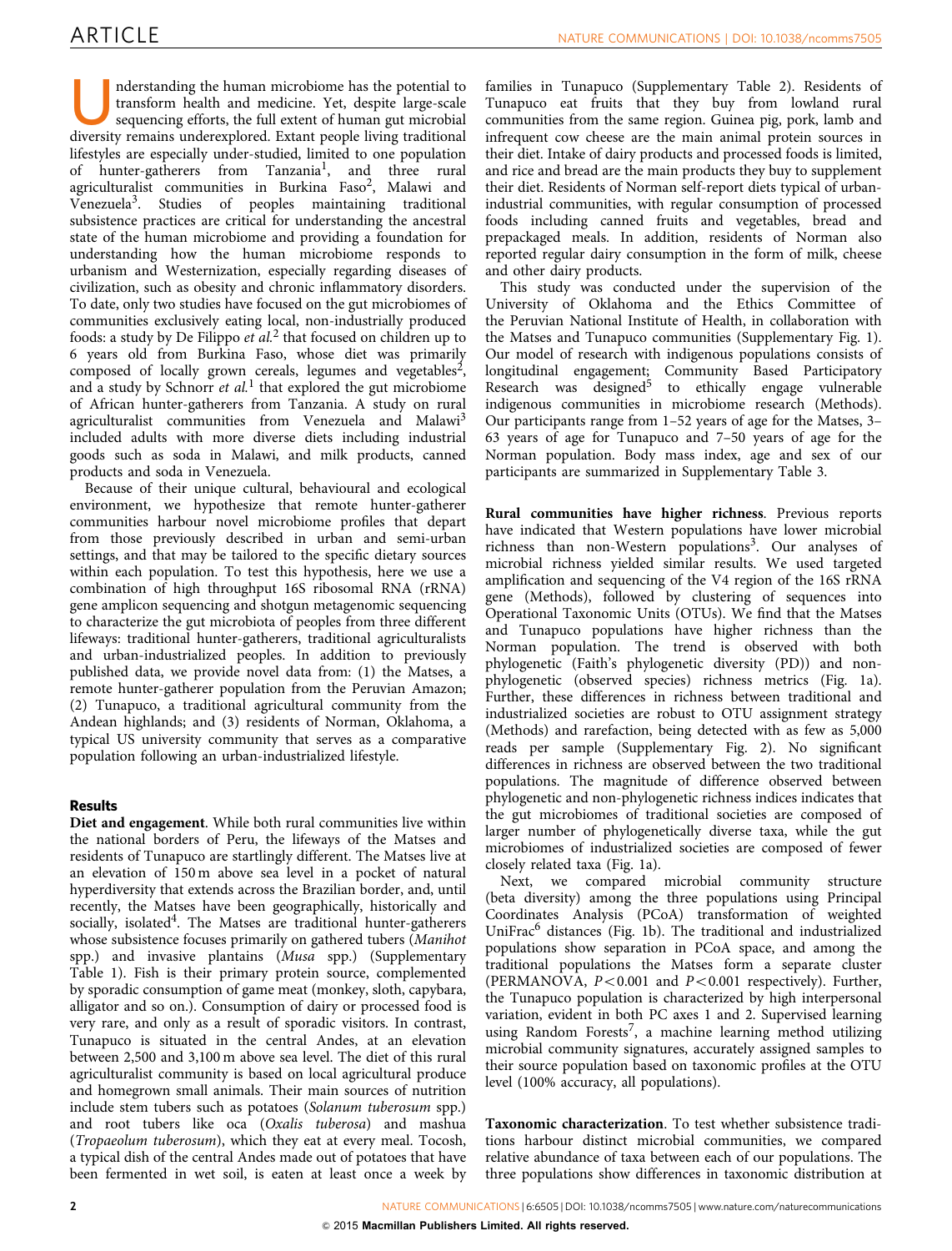<span id="page-2-0"></span>

Figure 1 | Alpha- and beta-diversity comparisons of the gut microbiomes of the Matses, Tunapuco and Norman populations. Analyses were performed on 16S rRNA V4 region data, with a rarefaction depth of 10,000 reads per sample. (a) Alpha diversity comparisons based on phylogenetic and non-phylogenetic richness (Faith's PD, observed species). The urban population has significantly lower microbial richness compared with the two rural populations. This observation is robust and observable even with  $<$  5,000 reads per sample (Supplementary Fig. 2). Whiskers in the boxplot represent the range of minimum and maximum alpha diversity values within a population, excluding outliers  $(b)$  Principal coordinates analysis of weighted UniFrac distances. Proportion of variance explained by each principal coordinate axis is denoted in the corresponding axis label. The rural and urban populations show clear separation.

the phylum level [\(Fig. 2a](#page-3-0)), with 8 out of 20 phyla having a significant difference in abundance in at least 1 population (False Discovery Rate (FDR)-corrected Kruskal–Wallis test:  $P < 0.0006$ ) (Supplementary Table 4). Three of the eight phyla show a traditional/urban-industrial distribution, with the traditional populations (Matses and Tunapuco) enriched for Proteobacteria and Spirochaetes and the urban-industrial population (Norman) enriched for Actinobacteria (Supplementary Fig. 3). In addition, the Matses differ from the Tunapuco and Norman populations in being enriched for Cyanobacteria, Tenericutes and Euryarchaeota (Supplementary Fig. 3). Finally, the Tunapuco population is enriched for Bacteroidetes, while the Norman and Matses populations are enriched for Firmicutes (Supplementary Fig. 3).

To further characterize taxonomic differences, we performed Kruskal–Wallis tests on genus-level taxa and identified 33 genera showing significant differences in abundance between the three populations (FDR-corrected Kruskal–Wallis test:  $P < 0.05$ ; [Fig. 2b,](#page-3-0) Supplementary Table 5). The traditional/urban-industrial trends observed among Actinobacteria, Proteobacteria and Spirochaetes are driven by the genera Bifidobacterium, Succinivibrio and

Treponema, respectively (Supplementary Fig. 3). While a high relative abundance of Bacteroidetes distinguishes Tunapuco from the Matses and Norman populations, at the genus level this is further resolved into a traditional/urban-industrial trend driven by higher levels of Prevotella among traditional gut microbiomes and Bacteroides among urban-industrial gut microbiomes. This pattern is similar to previous reports for non-Western populations<sup>[1,3](#page-7-0)</sup> (Supplementary Fig. 3). With respect to Firmicutes, we observe a complex pattern driven by the enrichment of different genera among the three populations. Specifically, the Norman population is enriched for Ruminococcus, Blautia, Dorea and an unknown genus in the family Lachnospiraceae (Supplementary Fig. 3). The Matses are enriched for Clostridium, Catenibacterium, Eubacterium, Lachnospira and an unknown genus in the class Clostridiales (Supplementary Fig. 3). The Tunapuco population, while overall having lower levels of Firmicutes, is specifically enriched for the genus Dialister (Supplementary Fig. 3). Overall, these taxa distribution patterns are concordant with trends reported from previous studies on hunter-gatherer and rural agriculturalist communities $1,3$ .

To evaluate population discrimination, we performed supervised clustering using Random Forests on taxa tables summarized at higher taxonomic levels (genus to phylum). The Norman population consistently had a 100% classification accuracy at all taxonomic levels. In contrast, the Matses and Tunapuco populations had a 93% and 100% classification accuracy, respectively, at the genus level, reducing to 77% and 91% at the phylum level (Supplementary Table 6). Misclassification occurred exclusively between the rural populations, with samples being cross-assigned between the Matses and Tunapuco, indicating shared community signatures at higher taxonomic levels between these two populations.

Finally, we compared genus-level taxa abundance profiles between our populations, and those from two previous studies of remote agrarian and hunter-gatherer human gut microbiomes<sup>1,3</sup>. PCoA of a Bray–Curtis distance matrix generated from genuslevel taxa tables shows a clear separation between traditional and urban-industrial microbiomes [\(Fig. 3a\)](#page-4-0), consistent across the three different studies. In addition, the hunter-gatherer populations (Matses and Hadza) form a distinct sub-cluster nested within the other traditional populations (Tunapuco, Venezuela and Malawi). To further explore this trend, we performed Bayesian source tracking<sup>[8](#page-7-0)</sup> on the Matses, Tunapuco and Norman samples using the previously published data sets as source populations (traditional hunter-gatherer: Hadza; rural agriculturalist: Venezuela, Malawi; and urban-industrial: USA, Italy; [Fig. 3b\)](#page-4-0). Consistent with previous analyses, the urban sources formed the primary contribution ( $\sim$  84% average) to the Norman samples, while the combined rural and hunter-gatherer sources accounted for  $\sim$  95–98% for the Tunapuco and Matses samples. Specifically, the Matses samples had a higher contribution ( $\sim$  58%) from the Hadza hunter-gatherer source, while the Tunapuco samples had a higher contribution ( $\sim 66\%$ ) from the rural Venezuela and Malawi source. Within populations, individuals show variation ([Fig. 3c](#page-4-0)), but overall between  $\sim$  64 and 85% of individuals have profiles consistent with their subsistence strategy. Thus, while the studies were conducted with differences in sample handling (freezing and desiccation), extraction methods (MoBio PowerSoil and phenol-chloroform) and choice of PCR primers, they nevertheless show a pattern in which two hunter-gatherer populations from two separate continents (Africa and South America) have a greater affinity to each other than to other traditional or urban populations. This is similarly true for the rural agriculturalists in Africa and South America and the urban industrial populations in Europe and North America.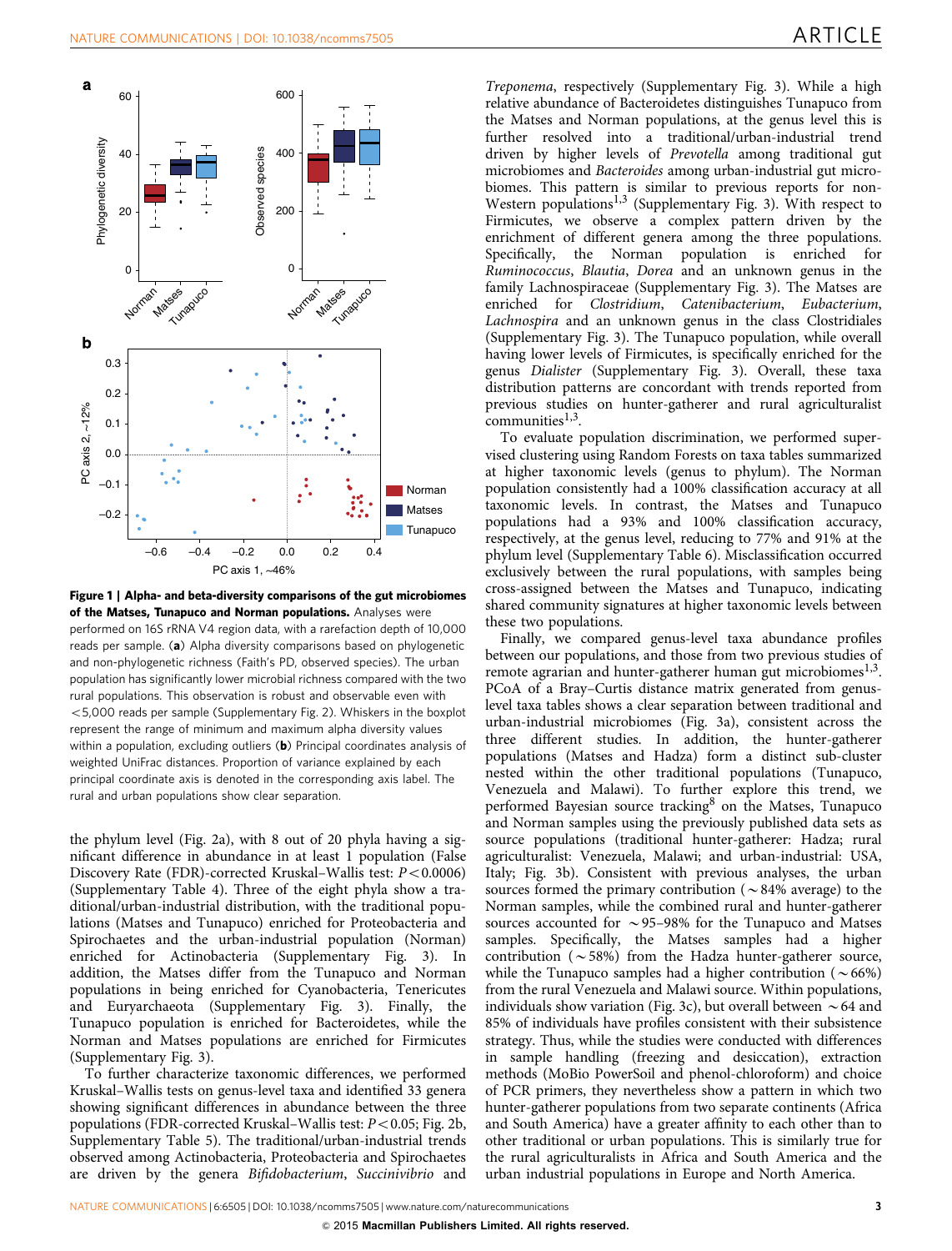<span id="page-3-0"></span>

Figure 2 | Taxonomic profile of the gut microbiomes of the Matses, Tunapuco and Norman populations. Analyses were performed on 16S rRNA V4 region data, rarefied to a depth of 10,000 reads per sample. (a) Relative taxa abundance plots for individuals from the three populations, summarized at the phylum level. Individuals are represented along the horizontal axis, and relative taxa frequency is denoted by the vertical axis. (b) Heatmap showing 33 genera with significant differences in abundance between populations (Kruskal-Wallis, FDR-corrected  $P < 0.05$ ). Individual boxplots for phyla and genera are shown in Supplementary Fig. 3. Heatmap is colour-coded based on row z-scores.

Functional characterization. We performed shotgun metagenome sequencing (Illumina, see Methods) to investigate whether the Matses, Tunapuco and Norman gut microbiomes harbour differences in functional capacity. To improve annotation quality, the short reads obtained from metagenome sequencing were assembled de novo using Ray-Meta<sup>[9](#page-7-0)</sup> to generate longer contigs (Methods). Functional capacity was then inferred from annotation of Open Reading Frames (ORFs) predicted from these contigs. We used an annotation pipeline incorporating microbial genomes (draft and complete) obtained from the HMP DACC<sup>10</sup>, IMG (v3.5; [ref. 11](#page-8-0)), and NCBI GenBank databases<sup>[12](#page-8-0)</sup> as references.

Supervised clustering using KEGG Orthology  $(KO)^{13,14}$  $(KO)^{13,14}$  $(KO)^{13,14}$ profiles distinguished the traditional and urban-industrial populations with 100% accuracy (Supplementary Table 7). Within the traditional populations, the Matses samples had a 100% classification accuracy, while 1 Tunapuco sample (out of 12) was misassigned to the Matses. Beta-diversity plots generated from Bray–Curtis distance matrices (PC transformed) of KO tables showed a clear separation between the traditional and urban-industrial populations [\(Fig. 4a\)](#page-4-0). Procrustes analyses comparing spatial fit between PC plots generated from UniFrac (taxonomic) and Bray–Curtis (functional) distances showed

concordance, indicating consistency between taxonomic and functional profiles ([Fig. 4b\)](#page-4-0).

To identify KOs showing differential abundance between the three populations, we performed Kruskal–Wallis tests on KO tables. Overall, we identified 112 KOs showing a significant difference in abundance in at least 1 population (Supplementary Table 8). Of these, 78 KOs (69.6%) show enrichment among the traditional populations; these KOs are predominantly associated with metabolism and genetic information processing. Among the remaining KOs, 20 (17.8%) show enrichment specific to the urban-industrial population and 14 (12.5%) show similar distributions between the urban-industrial and at least one of the two traditional populations. The KOs uniquely enriched in the urban-industrial populations are predominantly associated with membrane transport functions. In addition, 37 of the 78 KOs enriched in the traditional populations are found at higher abundance among the residents of Tunapuco compared with the Matses.

To further characterize some of these functional differences, we performed statistical analyses on orthologue tables annotated using Enzyme Commission (EC) codes<sup>[15](#page-8-0)</sup>. Overall, we identified 91 ECs showing significant differences between the populations ([Fig. 5](#page-5-0), Supplementary Table 9). Of these, 79 ECs (86.8%) are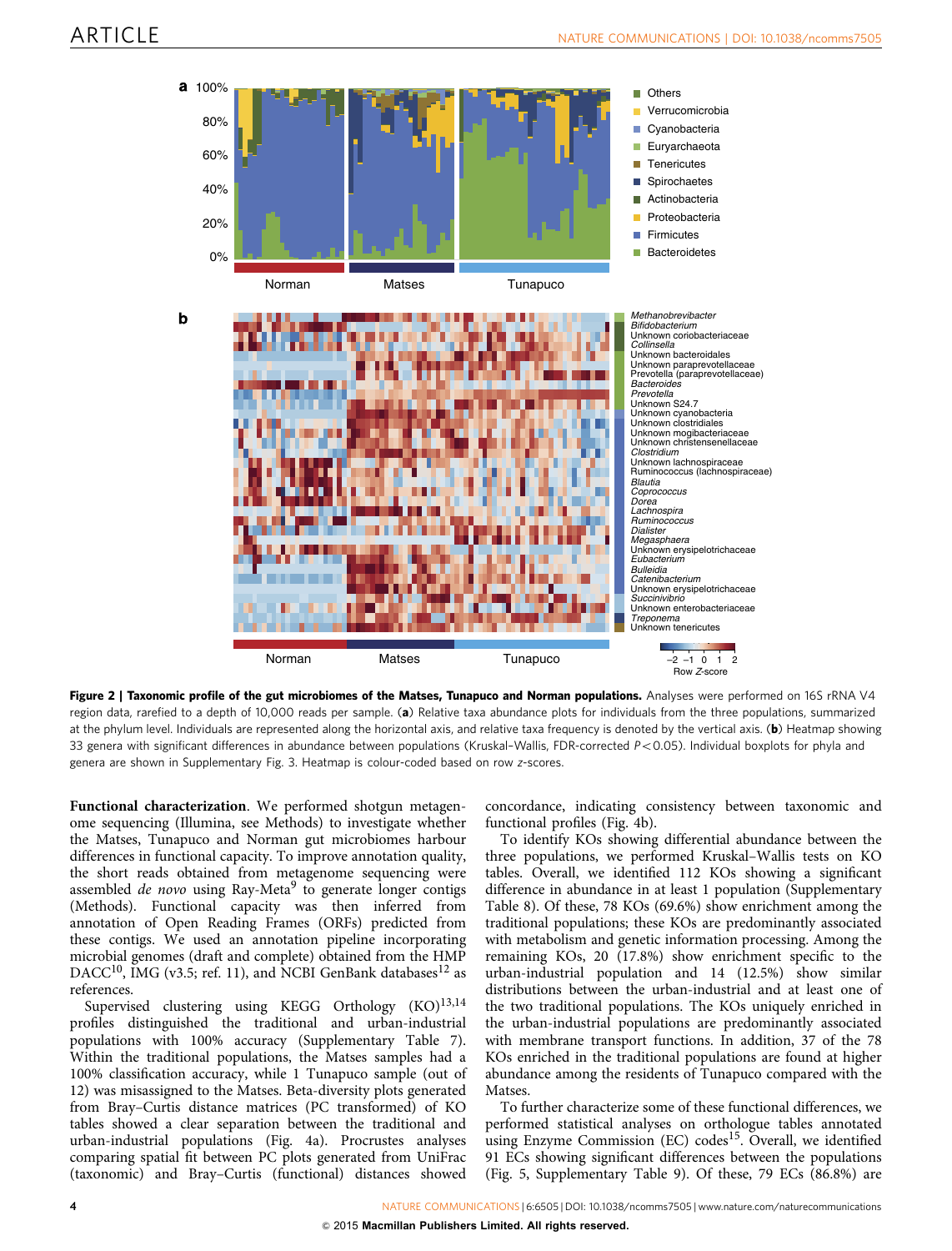<span id="page-4-0"></span>enriched among the traditional populations, including several associated with the Tricarboxylic acid cycle (for example, succinate dehydrogenase and malate dehydrogenase) and amino acid metabolism (for example, amino acid transfer RNA ligases). These pathways are related to enhanced capacity for energy production and dietary amino acid uptake. Similar to our observations with the KOs, a subset of 39 ECs show higher abundance within Tunapuco compared with the Matses. Further, a second group comprised of 34 ECs is enriched within a subset of individuals from both the Matses and Tunapuco. The remaining 12 ECs (13.2%) were enriched in the Norman



Figure 3 | Comparison of the gut microbiomes of Matses, Tunapuco and Norman populations to published data from hunter-gatherer, rural agriculturalist and urban-industrial communities. Analyses were performed on genus-level taxa tables rarefied to 4,000 reads per sample. (a) Principal coordinate analysis of Bray–Curtis distances generated from taxa tables summarized at the genus level. Proportion of variance explained by each principal coordinate axis is denoted in the corresponding axis label. Populations are colour coded by subsistence strategy. Data sets are represented by triangles (this study), circles (Yatsunenko et  $al$ <sup>3</sup>), and squares (Schnorr et al.<sup>[1](#page-7-0)</sup>). Ellipses correspond to 95% confidence boundaries for each of the three subsistence categories. ( $\mathbf{b}$ ) Results from Bayesian source-tracking analysis. Source contributions are averaged across samples within the population. (c) Results from Bayesian source tracking for individual samples.

population and included 3 ECs related to Vitamin B1 and B12 biosynthesis.

Age stratification and Bifidobacterium. A previous study on US, Malawi and Venezuelan populations<sup>[3](#page-7-0)</sup> found that age resulted in a significant gradient of bacterial abundances, with newborns initially showing high variation but little differentiation among populations, and eventually resembling the adults of their respective communities by 3 years of age<sup>[3,16](#page-7-0)</sup>. Further, this trend was shown to correlate with the abundance of Bifidobacterium, a genus thought to be associated with dietary dairy consumption. As the number of children of age  $\lt$  3 years in our study is limited to four individuals from the Matses, we instead performed correlation analyses between age and PC axes generated from a weighted UniFrac distance matrix. A negative correlation was observed between the first PC axis and age for the Matses population ( $\rho = -0.59$ , P<0.002). While the relative abundance of Bifidobacterium in children shows no direct correlation with age, 10 out of 13 individuals (total  $n = 25$ ) showing presence of the genus were  $<$  7 years old. In contrast, all individuals sampled from our Norman population showed presence of Bifidobacterium, with no correlation between age and levels of Bifidobacterium. This is consistent with regular dairy consumption self-reported by the Norman individuals.

Treponema and rural populations. Although Spirochaetes have been previously reported from the gut microbiome of non-human primates<sup>[17–19](#page-8-0)</sup> and ancient human populations<sup>[20](#page-8-0)</sup>, they have only been observed in high abundance among extant human populations with non-Western lifestyles, such as a traditional community in Burkina  $Faso<sup>1</sup>$  $Faso<sup>1</sup>$  $Faso<sup>1</sup>$  and a hunter-gatherer community in Tanzania<sup>[1](#page-7-0)</sup>. As such, they may represent a part of the human ancestral gut microbiome that has been lost through the adoption of industrial agriculture and/or other lifestyle changes (Supplementary Table 10). Similar to previous studies on traditional populations, we find that both the Matses and Tunapuco are enriched for Spirochaetes, specifically of the genus Treponema. Phylogenetic analysis of these Spirochaetes indicates the presence of at least five Treponema OTUs (Supplementary Table 11, Supplementary Fig. 4) found in traditional populations today. Of these, two OTUs (Greengenes 13.5 OTU ids: 300310, 338950) occur at high frequencies and are shared between the Matses and Tunapuco, and a third OTU (Greengenes 13.5 OTU id: 4307383) is present at high frequencies in the Tunapuco population but is rare among the Matses. The phylogenetic similarity of these OTUs with Treponema



Figure 4 | Comparison of taxonomic and functional diversity of gut microbiomes between populations. Proportion of variance explained by each principal coordinate axis is denoted in the corresponding axis label (a) Principal Coordinates Analysis of Bray–Curtis distances generated from KEGG Orthologue tables rarefied to 200,000 counts per sample. (b) Procrustes analysis between the taxonomic and the functional data sets on paired samples from the Matses, Tunapuco and Norman populations.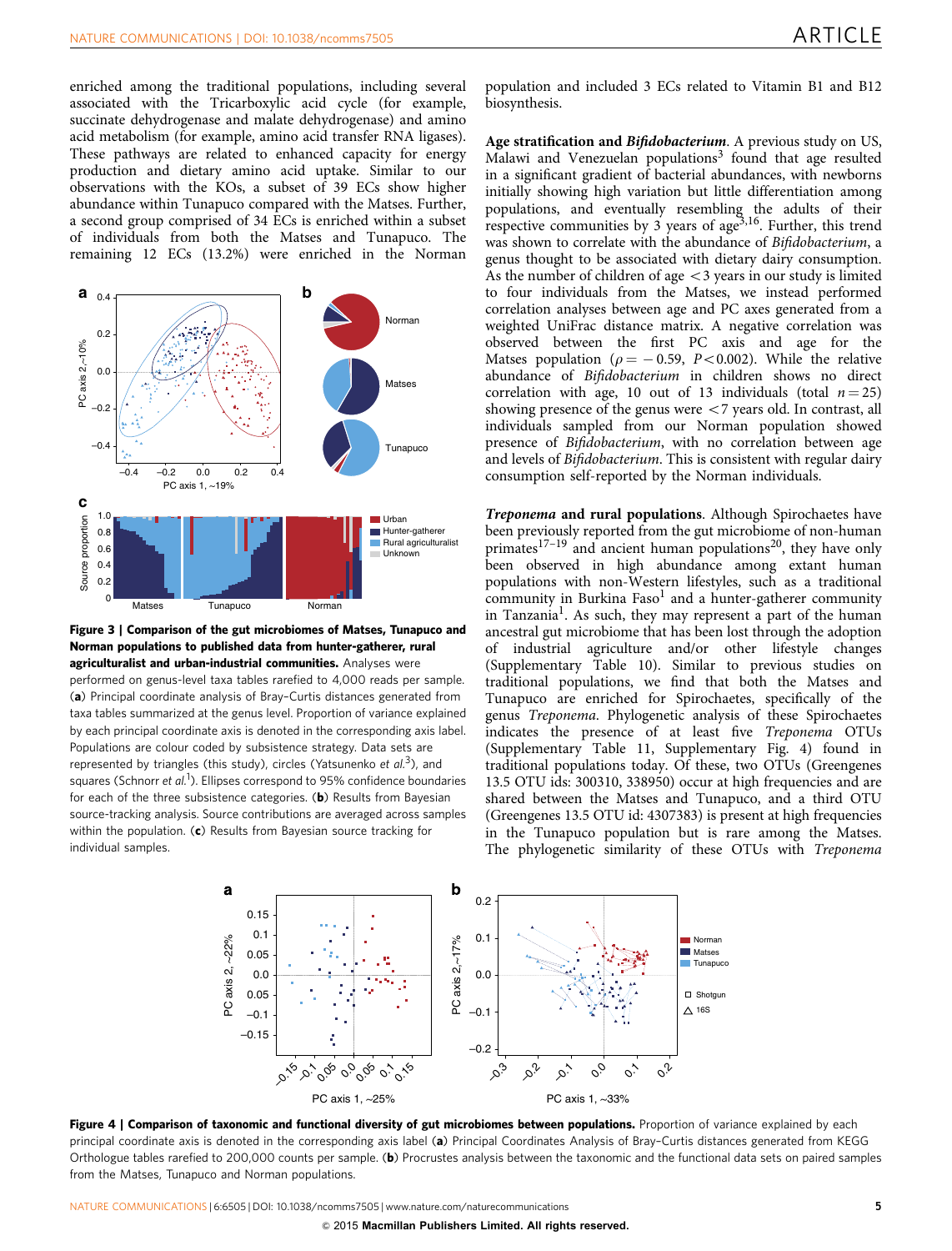<span id="page-5-0"></span>

Figure 5 | Heatmap of ECs showing significant differences between the gut microbiomes of Matses, Tunapuco and Norman populations. Enzymes are grouped based on EC class. Comparisons between populations were performed using Kruskal-Wallis tests (FDR-corrected P<0.05). Heatmap is colour coded based on row z-scores.

succinifaciens, a non-pathogenic carbohydrate metabolizer and a member of the swine gut microbiome<sup>21</sup>, offers support to the hypothesis that these organisms might be selected for under high fibre diets.

To further characterize the phylogenetic and functional relationships of the Matses gut Treponema to other currently available reference strains from this genus, we retrieved contigs matching Treponema from metagenomes assembled de novo (Methods) from four Matses samples. These samples were selected based on high frequencies of Treponema observed in their taxonomic profiles. Samples from Tunapuco were not included in this analysis as they had lower sequencing coverage and often contained multiple Treponema strains leading to poor assemblies. Phylogenetic analysis using 16S rRNA gene sequences retrieved from these contigs confirmed the presence of two distinct strains of Treponema within these samples, one with

 $\sim$ 99% sequence similarity to *T. succinifaciens* (found in all four samples, referred to as Strain 1) and the other with  $\sim$ 90% sequence similarity to *T. succinifaciens* (found in two samples, referred to as Strain 2) ([Fig. 6a\)](#page-6-0). A second phylogenetic tree constructed using concatenated amino acid sequences from 35 single copy marker  $\text{loci}^{22}$  $\text{loci}^{22}$  $\text{loci}^{22}$  (predominantly composed of ribosomal small and large subunit proteins) showed similar topology, confirming the presence of two distinct strains of Treponema within our samples ([Fig. 6b](#page-6-0)). Overall, we retrieved between 2.19 and 2.46 Mb of genome sequence data for the Treponema strains through a combination of methods, including sequence identity to the reference T. succinifaciens, GC% and coverage statistics (Methods). We annotated these partial assemblies using the 'prokka' pipeline<sup>23</sup>, followed by evaluation of metabolic potential using MAPLE<sup>[24](#page-8-0)</sup>. We then performed hierarchical clustering using metabolic Module Completion Ratio (MCR) data obtained from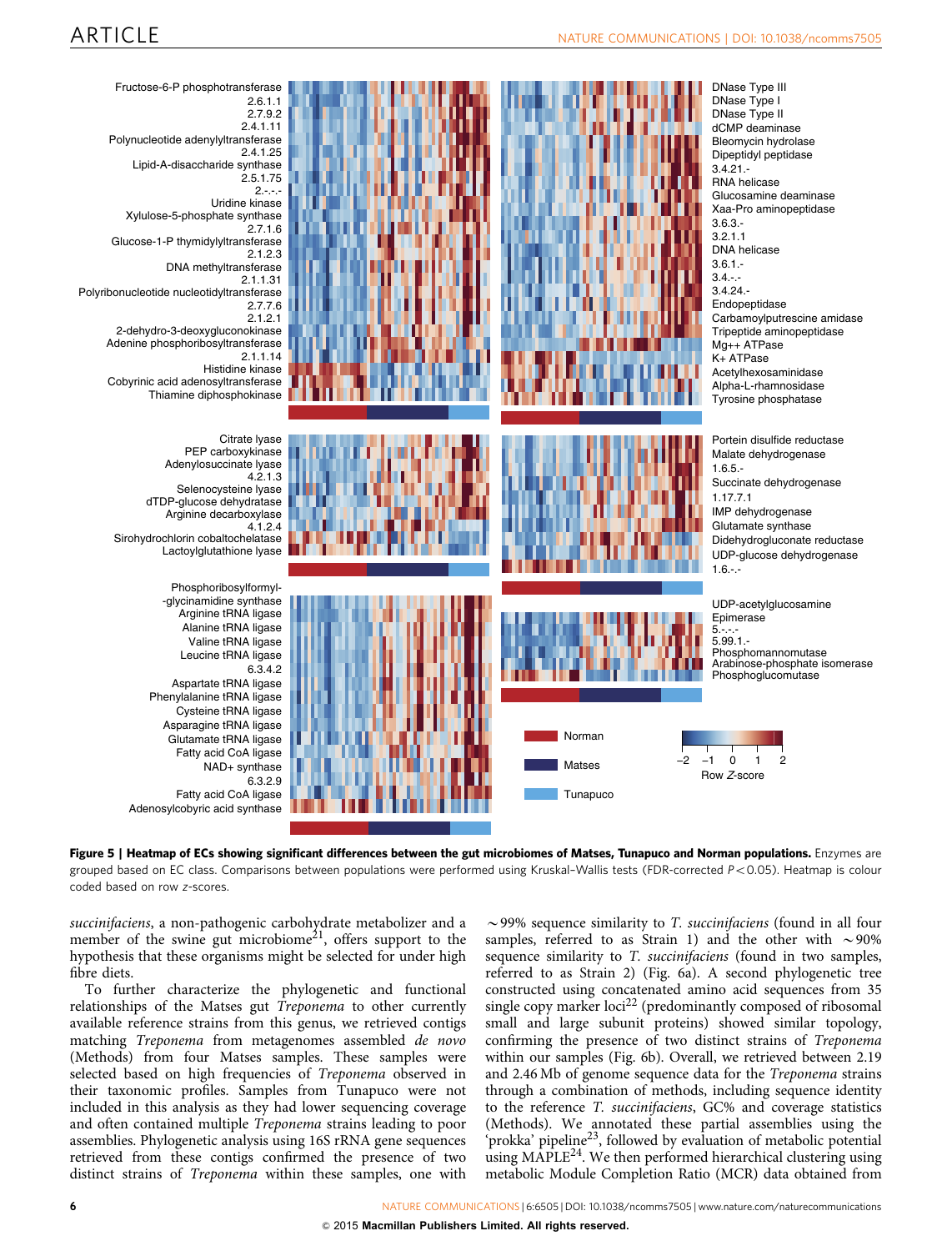<span id="page-6-0"></span>

Figure 6 | Phylogenetic trees showing relationship of Matses Treponema strains to reference Treponema species. (a) Maximum likelihood tree constructed using 16S rRNA sequences from de novo assemblies of shotgun data. (b) Maximum likelihood tree constructed using concatenated amino acid sequences from 35 single copy marker loci, retrieved from de novo assemblies of shotgun data. Both trees show similar topology, with the Matses Treponema strains grouping with Treponema succinifaciens, a known carbohydrate metabolizer in the swine gut microbiome.

the MAPLE<sup>[24](#page-8-0)</sup> pipeline (Fig. 7). Based on predicted metabolic potential, the reconstructed Treponema strains cluster most closely with T. succinifaciens and are nested with other gutassociated treponemes reported from termites (T. azotonutricium and *T. primitia*)<sup>[25](#page-8-0)</sup> and a digital dermatitis associated *Treponema* reported from cattle (T. brennaborense)<sup>[26](#page-8-0)</sup>. In addition, these strains functionally cluster with gut-associated members of the Brachyspira clade of Spirochaetes, along with several gutassociated bacteria from other phyla, including Ruminococcus, Eubacterium and Butyrivibrio. In contrast several pathogenic Spirochaetes including T. pallidum (syphilis), Borrellia burgdorferi (Lyme disease) and T. denticola (periodontal disease), form a functionally separate clade outside of the gutassociated bacteria. Overall, these results give further support for a potential metabolic role for the Treponema strains observed in the gut microbiomes of traditional human populations.

#### **Discussion**

Characterizing microbial communities and their functions in populations living relatively ancestral lifestyles is essential for understanding the coevolution of humans as a species with their microbiomes. Our results strongly support the need for human microbiome research on a larger sampling of human lifeways and traditions. Such work with vulnerable populations is challenging, especially with respect to building trust and establishing reasonable informed consent, but remains possible, even with very remote and traditional peoples. Without these insights, the benefit of research may be more applicable to the Westernized, affluent, urban populations, further exacerbating health disparities for the underrepresented. Here we present a microbiome profile that may be more consistent with the ancestral state of human biology. Such information provides a potential foundation for understanding microbiome-associated 'diseases of civilization'.

#### Methods

Community engagement. Collaborative research with remote human communities requires careful planning and extensive outreach. As with many other indigenous populations, the Matses and Tunapuco have experienced and resent the idea of safari or helicopter research, a common model of research on indigenous populations. In addition, foreign companies' recent attempts to extract oil from the Matses' natural reservation have fuelled the Matses' distrust towards the outside world. To maximize protection of the communities, we consulted with colleagues at the Center for Intercultural Health of the Peruvian Institute of Health from the early stages of the study design.

Recognizing communities' vulnerabilities and concerns, in addition to the official efforts aiming to protect them, we initiated our work by engaging political



Figure 7 | Hierarchical clustering of Matses Treponema and reference bacterial strains based on KEGG functional potential data. Open reading frames (ORFs) predicted from reconstructed Matses Treponema genomes were annotated using the MAPLE server $^{24}$  and compared with reference bacterial genomes (including Spirochaetes). The Matses Treponema strains share functional similarities with Treponema succinifaciens, a known carbohydrate metabolizer and apathogenic member of the swine gut microbiome. \*denotes the Matses Treponema strains.

and traditional authorities in the review of our protocol. Political authorities included regional and national authorities. The traditional authority we first approached was the Peruvian leader of the ethnic group. All concerns from these authorities were addressed in the protocol before submission to the ethics committee of the Peruvian National Institute of Health, which approved the protocol.

The protocol for the Matses community includes oversight by additional local authorities. On protocol approval, and with the authorization of the leader of the Matses ethnic group, we presented our project to the local authority of the District Yaquerana, who oversees all activities in the Matses reservation, and later to the leader of the Comunidad Nativa Matses Anexo San Mateo, who introduced us to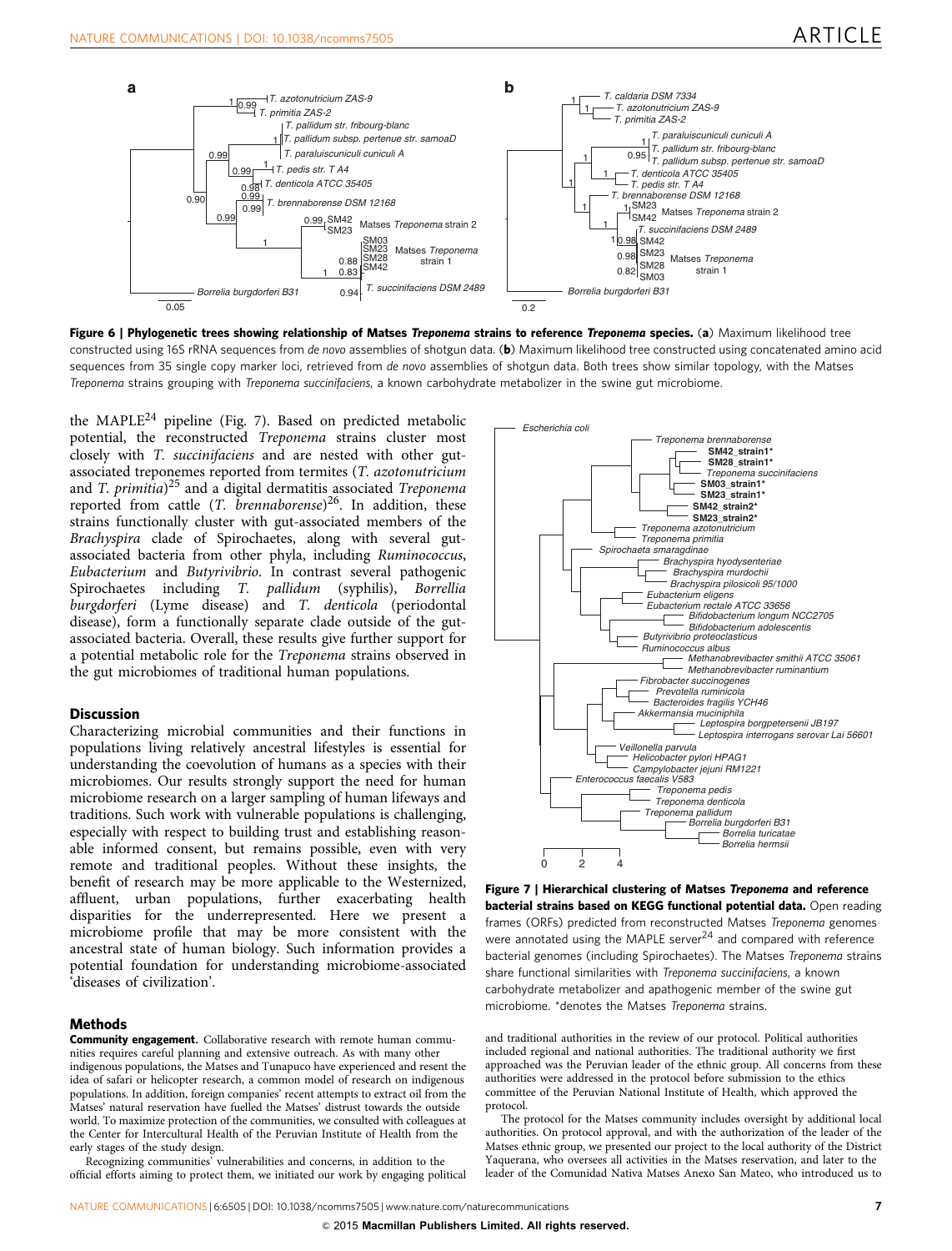<span id="page-7-0"></span>the community members. Such structures are unavailable for Tunapuco. For both communities, we implemented a public meeting for community consultation and obtained community consent. In addition to community consent, all volunteer participants were individually consented when they arrived to deposit their samples.

In an effort to maximize benefits and prevent potentially coercive incentives for the community, we avoided individual presents or compensation. Instead, we offered on-site parasite screening, making a microscope available for the community to observe the analysis we performed. This experience also served to anchor the discussion about microorganisms, emphasizing the informed part of the consent process. A Matses interpreter, who was fluent in Spanish, mediated communication with the Matses community.

For both the Matses and Tunapuco communities, once preliminary results became available we returned to the community to disseminate our findings. We obtained authorization from the community for data publication and to use the community's name in association with our findings.

Sample collection and processing. Faecal samples from participants were collected in polypropylene containers. Samples from the Matses  $(n = 25)$  and Tunapuco populations ( $n = 31$ ) were stored in ice for up to 4 days until arriving at Lima, and they were kept frozen until DNA was extracted at the laboratory in Oklahoma. In addition, faecal samples were collected from 23 individuals from Norman, Oklahoma to serve as a comparative population with an urban-industrial lifestyle. These samples were kept on ice during transport to the laboratory and frozen within 24 h of collection.

DNA extraction from the Matses and Tunapuco faecal samples was performed using the PowerSoil DNA Isolation Kit (MoBio) following manufacturer's instructions, with the addition of two heating steps: 10 min at 60  $^{\circ}\mathrm{C}$  before vortexing the samples with the PowerBeads and later 10 min at 90 °C. For the Norman faecal samples, DNA extraction was performed using the PowerMicrobiome RNA Isolation Kit (MoBio) with the exclusion of the DNase I step. Both extraction methods included an initial bead-beating step.

To characterize the taxonomic profile of the gut microbiome, we amplified the V4 hypervariable region of the bacterial 16S rRNA gene using the universal bacterial/archaeal primers F515 (5'-CACGGTCGKCGGCGCCATT-3') and R806  $(5'$ -GGACTACHVGGGTWTCTAAT-3')<sup>27</sup>. These same primers were used to generate 16S rRNA data in a previous study of agrarian and urban gut microbiomes<sup>3</sup>. A 12 bp GOLAY error-correcting barcode was added to the reverse primer to enable sample multiplexing. Reactions were performed in triplicate using the AccuPrime Taq DNA Polymerase High Fidelity system. Read statistics from the 16S V4 sequencing runs are summarized in Supplementary Table 3. To characterize gut microbiome functional potential, we performed shotgun metagenomic sequencing of faecal samples. Libraries were prepared using the Nextera DNA sample preparation kit for NGS libraries (Illumina platform).

16S sequencing data processing. The 16S rRNA sequencing data from the Illumina runs were filtered and trimmed using the programme 'sickle' [\(https://](https://github.com/najoshi/sickle) [github.com/najoshi/sickle](https://github.com/najoshi/sickle)) to remove bases with a quality score  $<$  30, followed by discarding sequences with ambiguous bases ('N') and a length  $<$  90 bp. These trimmed reads were demultiplexed, chimera filtered ('usearch')[28](#page-8-0), and assigned to OTUs using packages implemented in QIIME<sup>[29](#page-8-0)</sup>. We initially performed closed-reference OTU assignment using 'uclust'<sup>[28](#page-8-0)</sup> with a 97% sequence similarity threshold against the Greengenes 13.5 database<sup>[30](#page-8-0)</sup> as a reference. Overall,  $>$  95% of the total sequences were assigned to OTUs using this approach, with the urban population from Norman having  $\sim$  97 ± 2% and rural Matses and Tunapuco populations having  $\sim$  96 ± 2% and  $\sim$  95 ± 3%, respectively, assigned to OTUs. In addition, to document the impact of potentially novel OTUs on microbial richness, the remaining unassigned sequences were clustered de novo using a 97% sequence similarity threshold, and the resulting OTU table merged with the one generated using the closed-reference approach. Comparative 16S rRNA data sets were obtained from previously published studies<sup>1,3</sup>, and are composed of huntergatherers (Hadza,  $n = 27$ ), rural agriculturalists (Venezuela,  $n = 60$ ; Malawi,  $n = 20$ ) and urban populations (USA,  $n = 65$ ; Italy,  $n = 16$ ). The data set composed of Venezuela, Malawi and USA individuals<sup>3</sup> had been sequenced on an Illumina platform and were processed using the same quality filtering and OTU assignment criteria as employed by this study. The data set composed of the Hadza and Italian individuals<sup>1</sup> had been sequenced on a Roche 454 platform, and were processed using QIIME's de novo clustering strategy using a 97% sequence similarity threshold to maximize read assignment to OTUs. All comparisons between sequences generated in this study and the two previously published data sets are limited to genus-level taxa tables.

Shotgun read processing. The data sets generated from shotgun metagenome sequencing were quality filtered and trimmed to remove bases with a quality score  $<$ 30, followed by discarding sequences with ambiguous bases ('N') and a length  $<$  25 bp. De novo metagenome assembly was performed on these trimmed sequences using Ray Meta<sup>9</sup>, with a k-mer length of 21. Metagenome assembly was performed on the OU Supercomputing Center for Education and Research (OSCER) platform. ORF prediction was performed on assembled contigs using

'FragGeneScan'[31](#page-8-0). Predicted ORFs were assigned annotations through comparisons with 382 gut microbial genomes from the Human Microbiome Project (HMP<br>DACC)<sup>[10,32](#page-8-0)</sup>. Unmapped ORFs were then compared sequentially to JGI's Integrated Microbial Genomes data set<sup>11</sup>(IMG, v 3.50, 12 October 2012), followed by sequenced microbial genomes from NCBI<sup>12</sup>. Annotations were performed using the 'ublast' module implemented in 'usearch'<sup>28</sup>, with a sequence identity threshold of 60%, query coverage fraction of 50% and e-value of 1e–5. Assembly and annotation statistics are summarized in Supplementary Table 12. Depth of coverage for contigs was calculated through mapping of raw reads to assembled contigs using Bowtie2 [\(ref. 33](#page-8-0)), followed by processing using 'samtools'[34](#page-8-0) and custom R scripts. Median depth of coverage over the entire contig was then assigned as its abundance. Biological Observation Matrix (BIOM) files<sup>[35](#page-8-0)</sup> were created incorporating ORF abundance, and annotation using the  $KO<sup>13</sup>$  $KO<sup>13</sup>$  $KO<sup>13</sup>$  information and EC<sup>[15](#page-8-0)</sup> codes. These BIOM files were subsequently used for comparisons of functional potential between the three populations.

Data analyses. Alpha diversity analyses were performed using observed species and PD indices, as implemented in QIIME<sup>[29](#page-8-0)</sup>. Beta-diversity analyses were performed using weighted UniFrac<sup>6</sup> (16S rRNA), and Bray–Curtis (Genus tables, shotgun KO) distance metrics, as implemented in QIIME. Statistical analyses including PCoA, PERMANOVA tests, supervised machine learning (Random Forest)7,36 and Bayesian source-tracking<sup>8</sup> were performed in QIIME[29](#page-8-0). Comparison of taxonomic and functional counts data between the three populations were performed using Kruskal–Wallis tests with multiple testing correction (FDR) implemented in R. Boxplots, heatmaps and two-dimensional PCoA plots were generated using  $R^{37}$ . PERMANOVA were performed using 1,000 permutations to estimate P values for differences among categories (that is, country). Machine learning analyses utilized Random Forest classifiers with 10-fold cross-validation and 1,000 trees.

**Treponema genome reconstruction.** Contigs assembled from shotgun metagenomic reads obtained from four Matses individuals (SM03, SM23, SM28 and SM42) were screened for 16S rRNA gene sequences and 35 single copy marker loci<br>sequences<sup>[22](#page-8-0)</sup> using a combination of NCBI-BLAST<sup>[38,39](#page-8-0)</sup> and Hidden Markov Models  $(HMM)^{40}$  $(HMM)^{40}$  $(HMM)^{40}$  profile searches. Contigs with best matches within the Treponema genus were filtered. Two strains of Treponema were identified in our samples. Strain 1, found in all four samples, had a  $>$  99% sequence identity to *T. succinifaciens* at the 16S rRNA locus (nucleotide) and 35 single copy marker loci (average, amino acid). The second strain (Strain 2), found in samples SM23 and SM42 had  $\sim$  90–91% sequence identity (nucleotide) at the 16S rRNA locus and  $\sim$  88% sequence identity (average, amino acid) at the single copy marker loci to T. succinifaciens. Several of the single copy marker loci co-assembled on contigs. Depth of coverage was consistent for marker loci on different contigs. Further, in samples with both strains (SM23 and SM42) the strains were observed to have different depths of coverage, consistently observed across their respective contigs. Additional contigs were assigned to the two strains using a combination of NCBI-BLAST, depth of coverage and GC%. Assembly evaluation was performed using the 'reapr' pipeline[41](#page-8-0). Assembly statistics are presented in Supplementary Table 13. Functional analysis and annotation were performed on filtered contigs using the 'prokka' pipeline<sup>[23](#page-8-0)</sup>. Predicted ORFs were submitted through the MAPLE server<sup>2</sup> evaluate functional potential. The functional potential (MCR, KEGG pathways) of the Matses Treponema strains were compared using hierarchical clustering with a collection of reference genomes, including other Spirochaetes and several gutassociated bacteria across other phyla.

#### References

- 1. Schnorr, S. L. et al. Gut microbiome of the Hadza hunter-gatherers. Nat. Commun. 5, 3654 (2014).
- 2. De Filippo, C. et al. Impact of diet in shaping gut microbiota revealed by a comparative study in children from Europe and rural Africa. Proc. Natl Acad. Sci. USA 107, 14691–14696 (2010).
- 3. Yatsunenko, T. et al. Human gut microbiome viewed across age and geography. Nature 486, 222–227 (2012).
- 4. Harder, J. D. Matses Indian rainforest habitat classification and mammalian diversity in Amazonian Peru. J. Ethnobiol. 20, 1–36 (2000).
- 5. Israel, B. A., Schulz, A. J., Parker, E. A. & Becker, A. B. Review of community-based research: assessing partnership approaches to improve public health. Annu. Rev. Public Health 19, 173–202 (1998).
- 6. Lozupone, C., Lladser, M. E., Knights, D., Stombaugh, J. & Knight, R. UniFrac: an effective distance metric for microbial community comparison. ISME J. 5, 169–172 (2011).
- 7. Breiman, L. Random forests. Machine Learn. 45, 5–32 (2001).
- 8. Knights, D. et al. Bayesian community-wide culture-independent microbial source tracking. Nat. Methods 8, 761-763 (2011).
- Boisvert, S., Raymond, F., Godzaridis, É., Laviolette, F. & Corbeil, J. Ray Meta: scalable de novo metagenome assembly and profiling. Genome Biol. 13, R122 (2012).